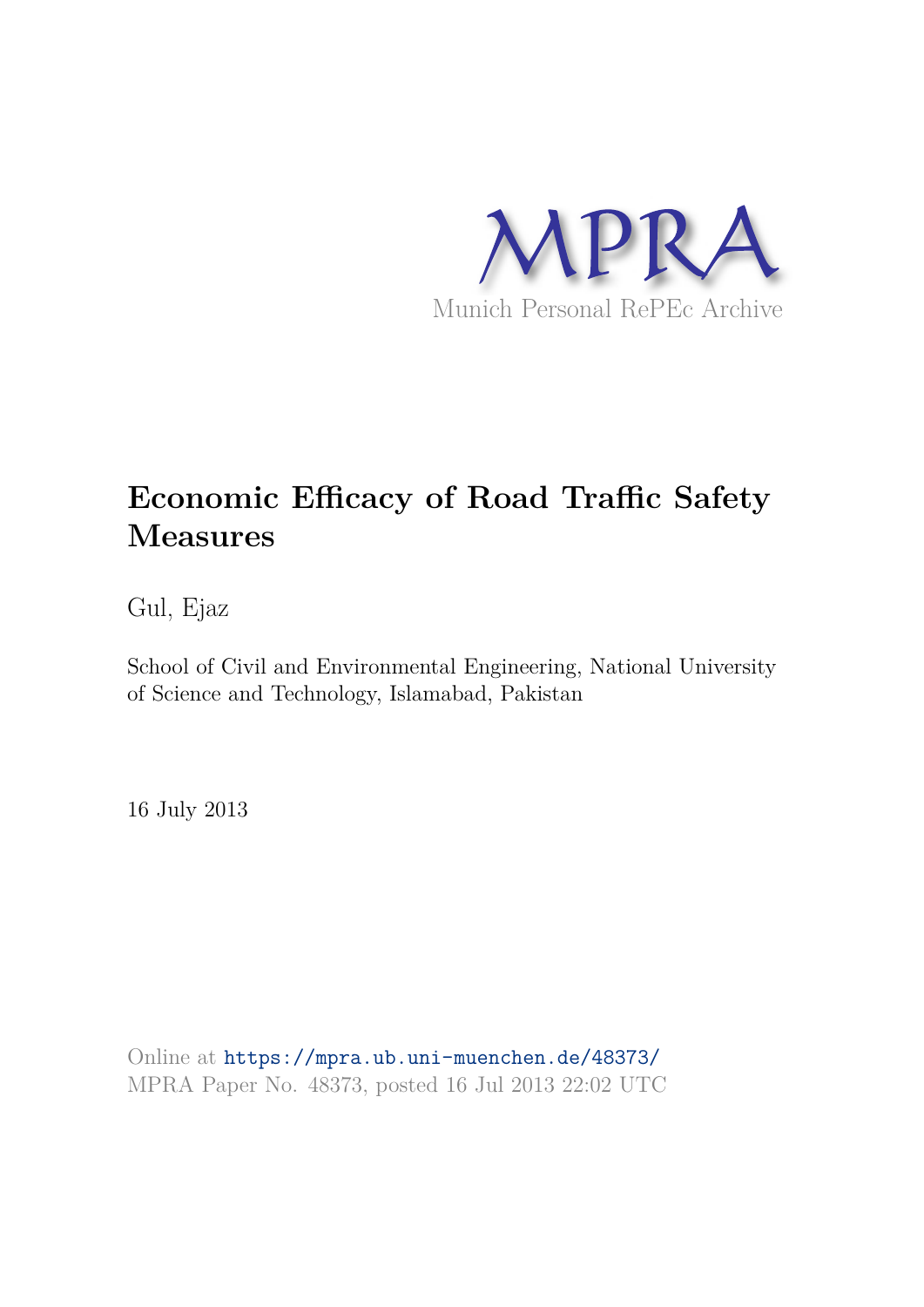

## **Economic Efficacy of Road Traffic Safety Measures**

Mr. Ejaz Gul School of Civil and Environmental Engineering

National University of Science and Technology, Islamabad, Pakistan

Email: [ejazjazz@yahoo.com](mailto:ejazjazz@yahoo.com)

#### **Abstract**

The number of road traffic casualties is still very lofty and the trend shows a boost with each passing day. The road traffic accidents involve fatalities due to which economic resources are damaged and the productivity of the economy is correspondingly impaired. Costs resulting from traffic accidents represent the largest single part of the overall cost of traffic to the economy. Knowledge about the harm of these traffic accidents to the economy is essential if measures to reduce road traffic accidents are to be identified and initiated. Once an economic assessment of road safety measures has been made, work on improving safety in accordance with economic criteria can be organized as efficiently as possible. Towards this end, it is necessary to opt for measures that are likely to be successful in a given situation. Current research is regarding the evaluation of road traffic safety measures in Pakistan and its economical effects based on available data. The research reveals that road accidents have key influence on the economic statistics of the country. The study presents a valuable tool for policy formulation on the road safety regulations in the country.

#### **Keywords**

Economic, Evaluation, Traffic, Safety, Accidents, Statistical Analysis.

## **1. Introduction**

The transport of persons and goods by road is an essential element of modern society. At the same time such transport carries highest risks of accidents causing damage to human and resources. Safety is therefore a very important aspect of planning for road transport. Safety is of prime importance, not only to the users but also to engineers, planners and decision markers associated with operation, improvement and development of transportation system (Davis, 1993). Planning road safety measures is a complex exercise, since results and estimates varies in large way. In recent years, technical innovations have led to a steady increase in road safety measures (Hakim, 1991). Recent research has even stepped into behavioural theories and concluded that safety can be increased by improvements in human behaviour (Ghee, 1997). Education and training programmes for those using the roads can help reduce individual traffic problems. Economic dimension of road safety measure is also significant since road traffic crashes are a huge burden on the economy of countries, particularly those in low and middle-income groups (ADB, 1997). The economic cost of road crashes and injuries is estimated to be consuming roughly about 2% of the Pakistan's GDP (NHA, 2006). In this research, statistical analysis of data pertaining to efficacy of road safety measures has been evaluated to draw meaningful conclusions. The data used in this paper is related to Pakistan and may not be applicable exactly to the other regions of the world.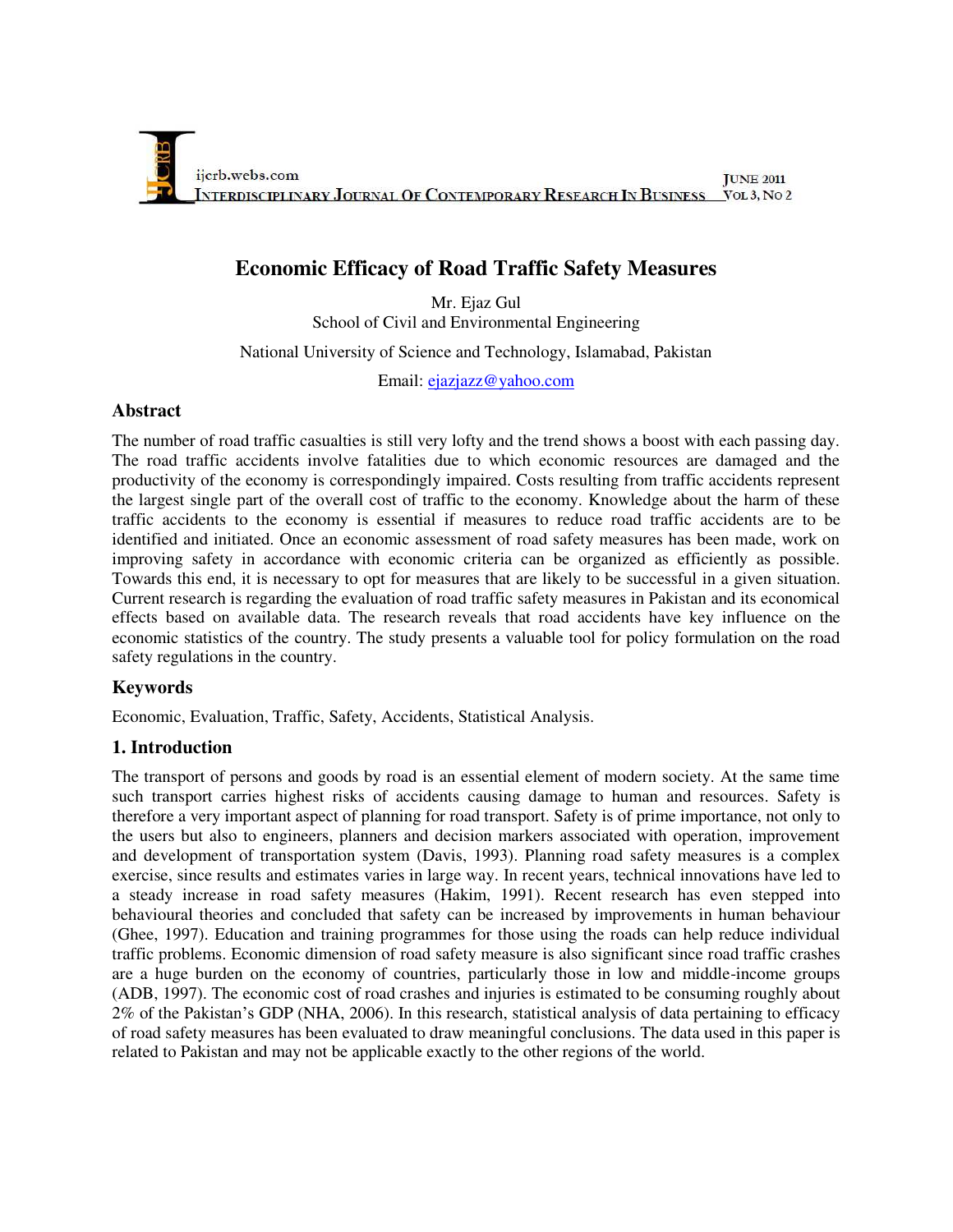## **2. Research Methodology**

A comprehensive research methology was used to carry out this study. The research approach was consisting of following steps:-

- Step 1: Appraisal of the efficacy of existing evaluation methods and selection of evaluation method for this research
- Step 2: Indentification of the nature of cost involved in the context of Pakistan.
- Step 2: Field survey for collective of data about accidents and to ascetain trends and patterns.
- Step 3: Economic evaluation of road safety measures.
- Step 4: conclusions.

#### **3. Efficacy of the Current Evaluation Methods**

Controversy exists over the choice of the correct way of evaluating road safety measures as different evaluation procedures produce different opinions and estimates (Tengs, 1995). Moreover, a generally accepted view on the economic cost of accidents has not emerged so far (Ghee, 1997). Estimates of the costs of accidents display considerable diversity. Presently following methods are available to assess the economic impacts of road safety measures:-

- Economic evaluation using cost-benefit analysis is based on the costs incurred as a result of road accidents. Avoiding such costs, through effective road safety measures, represents the economic benefit of road safety measures. A measure is macro-economically profitable, if the difference between benefits and costs is  $\geq 0$  or the ratio of benefits to costs is  $\geq 1$ . This method is the most reliable, therefore, has been used in the current research.
- The "cost of damage" method determines costs through direct assessment of the damage caused by accidents. By determining the actual damage caused, this approach attempts to make an objective evaluation of the costs, based on various factors involved. This method has been used hitherto to calculate the cost of accidents around the globe (Choueiri, 1995). However, it is argued that the method can lead to ethical problems as injury may be assessed differently, depending on the individual injured and his/her contribution to production (Fouracre, 1977).
- Accidents costs can be assessed on the basis of "willingness to pay approach", which is a more accurate indication of losses to the national economy resulting from road accidents (Ghee, 1997). This approach determines financial outlay a person is prepared to accept to refrain from harmful practice or the amount a person suffering the effects of such practice is prepared to pay to prevent it. The approach establishes the payments that must be made to induce a person responsible for harmful practice to stop or an injured party to tolerate such practice (Hakim, 1991).

#### **4. Identification of the Nature of Cost**

In economic analyses of road safety measures, it is important to assess costs arising from accidents. The nature of cost is different for different areas. Calculation of the economic costs of road accidents takes account of all the consequences of an accident that lead to a loss of net product (Ghee, 1997). After detailed survey, a matrix of component elements was developed which was named after the author as Gul's matrix which is shown in Figure 1. Various related aspects are as under:-.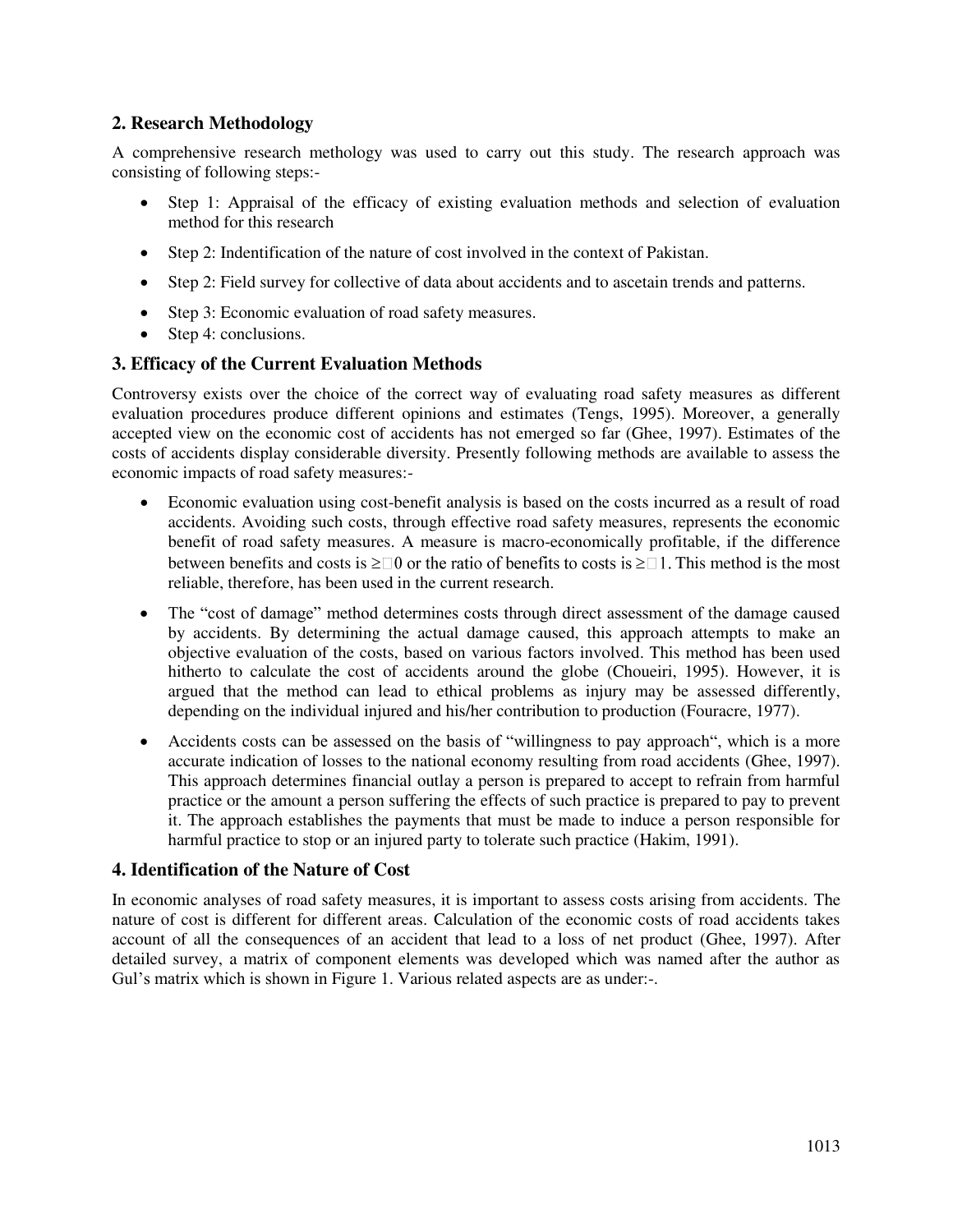#### **4.1 Restoration Costs**

These are incurred where a situation is restored through recourse of medical, legal, administrative and other measures. Direct restoration costs arise from the medical and professional rehabilitation of the accident victim. Professional rehabilitation consists of measures that enable the accident victim to resume his professional activity. Indirect restoration costs arise from the attempt to settle legal matters (police costs, legal costs, insurance claims etc). In Pakistan, this type of cost takes the major share of total accident costs (NHA, 2006).

#### **4.2 Costs Arising from Loss of Resources**

This cost covers the reduction in economic net product resulting from the fact that persons injured or killed in an accident are no longer able to take part in the production process (Choueiri, 1995). Moreover, vehicles, property and materials are damaged or destroyed in road accidents which represent real capital.

#### **4.3 Human Consequences**

An accident is an experience that can have harmful psychological effects on those involved and their families. This may limit their capacity to endure stress as to make them unfit for work, and this entails an economic loss. Many accident victims have to change their way of life as a result of their experience (Cooper, 1998). This leads to a reduction in productivity.  $\Box$  This also includes costs associated with the higher probability of future illness (Wilde, 1994).



**Figure 1. Gul's Chart for Nature of Cost for Economic Evaluation Process**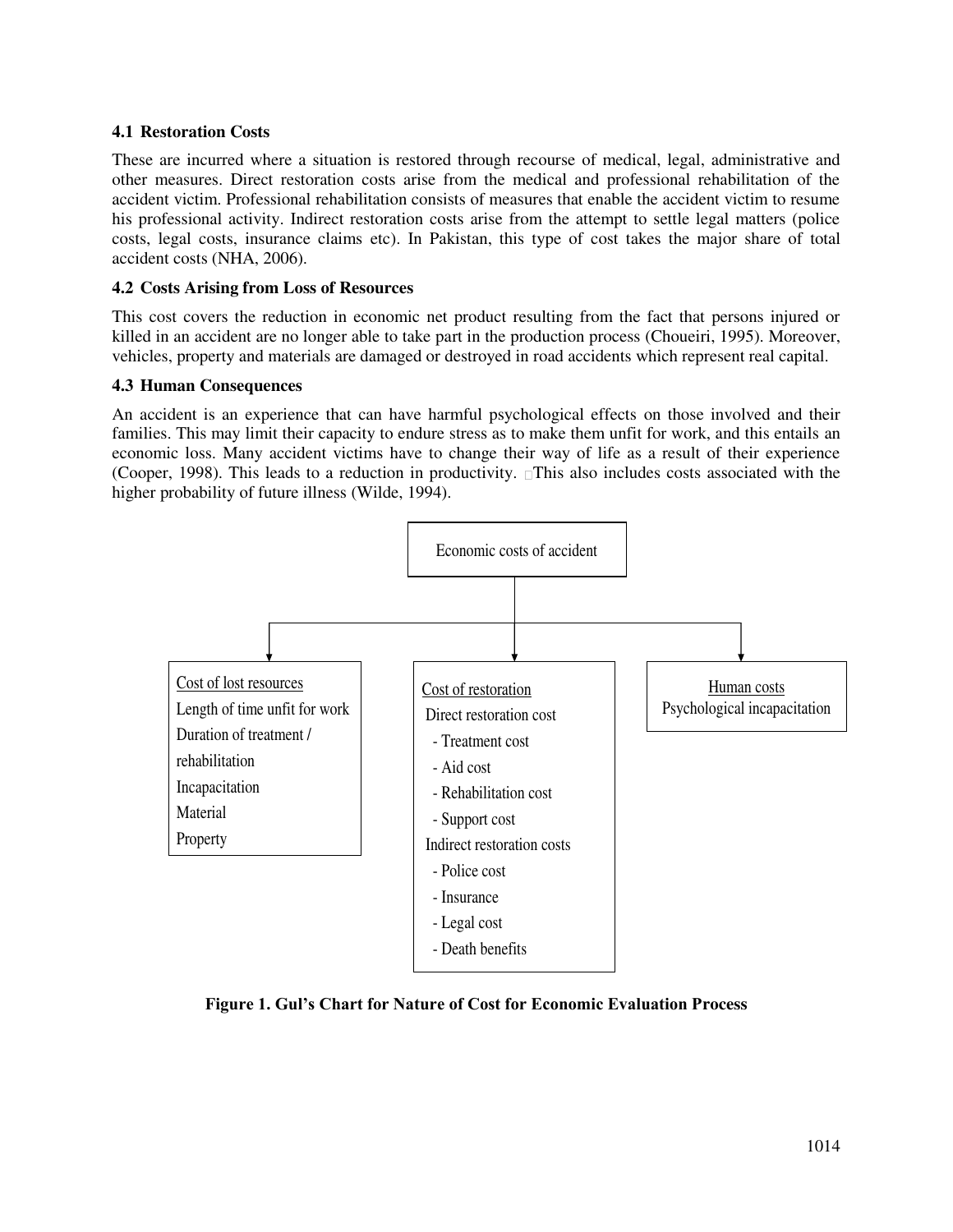## **5. Field Survey**

An extensive field survey was carried out in which the data of accidents was collected from the traffic police offices at all the provincial headquarters and the capital of Pakistan. This data was then sequentially tabulated and analyzed. The results are discussed below.

#### **5.1 Statistical Analysis of the Data**

Data of accidents and fatalities from 2001 to 2009 obtained from the survey was tabulated and with the help of state of the art latest software *Stat Assist 5.3* descriptive statistics were found which reveal interesting facts and trends. Figure 2 shows a relationship between time, accidents and victims. The descriptive statistics of accidents and victims are shown in Table 1 and 2 respectively. Few important aspects from the statistical analysis of the data are as under:-

- Roughly there are about 17000 accidents of all kinds each year in Pakistan since 2001. The graph shows increasing trend of accidents with time, probably due to more number of vehicles coming in use of the citizen since 2001. The standard deviation for the accidents is high which reflects that accidents have never been less than 10000 per year.
- Roughly over 114000 people become the victim of accidents in Pakistan every year which means roughly about 300 people suffer each day. The victims include all types deaths, severe and minor injured.
- Total economic cost of accidents is estimated to be about a billion US \$ every year (NHA, 2006).
- Material and property costs exceed US \$200 Million per year which is neglected in most of the analysis.
- In next 12 years time, the number of accidents is likely to grow double; and the accident costs from US \$ 1 billion to US \$ 2.5 billion. Similarly the number of victims will be tripled making about 1000 people suffering from the accidents per day.



**Figure 2. Relationship Between Time, Accidents and Victims**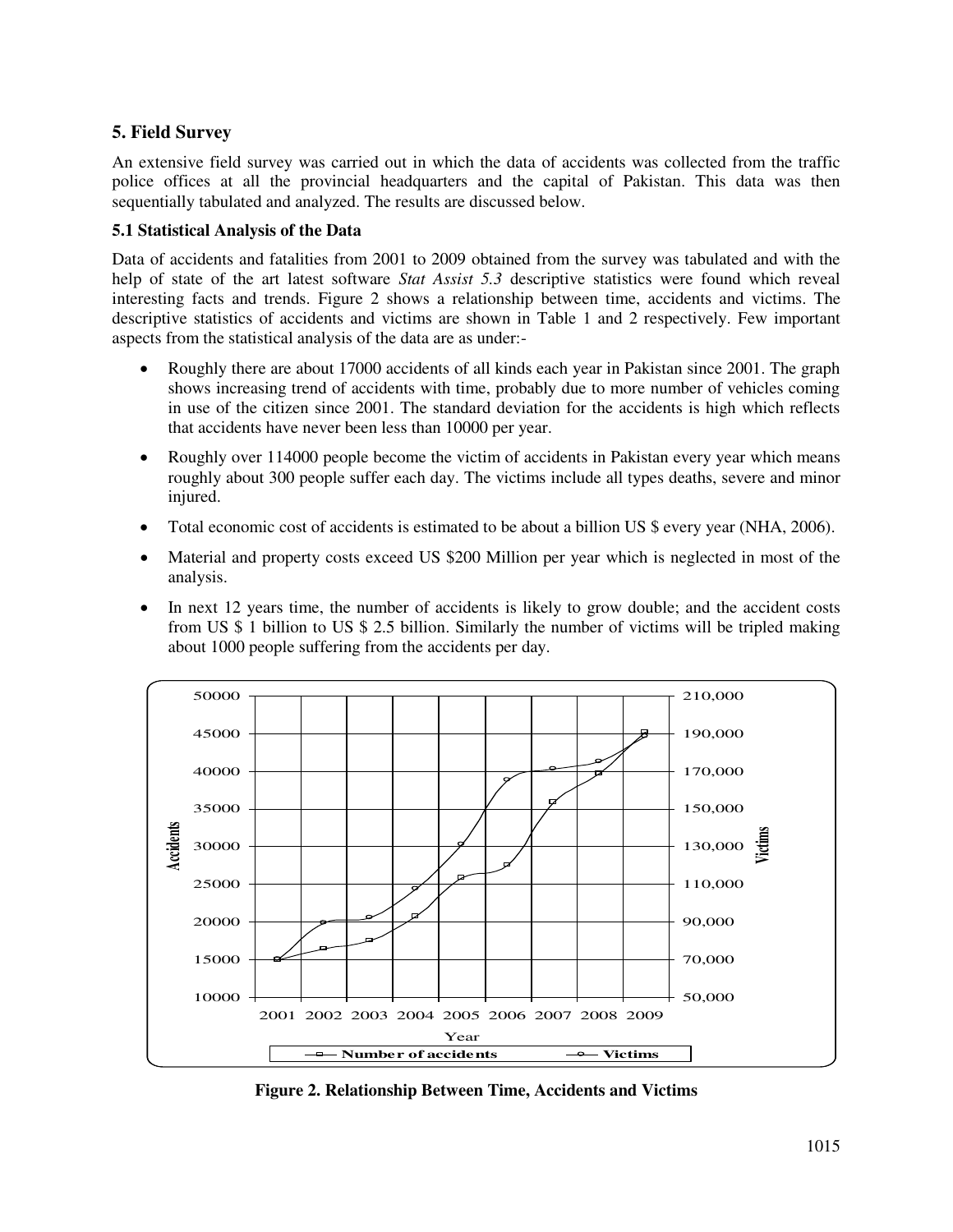| <b>Statistic</b>          | <b>Value</b>  | <b>Percentile</b> | <b>Value</b> |
|---------------------------|---------------|-------------------|--------------|
| Sample Size               | 9             | Min               | 5000         |
| Range                     | 30179         | $5\%$             | 5000         |
| Mean                      | 17116.0       | 10%               | 5000.0       |
| Variance                  | $1.1936E + 8$ | $25\%$ (Q1)       | 7012         |
| <b>Standard Deviation</b> | 10925.0       | 50% (Median)      | 15897        |
| Coefficient of Variation  | 0.63831       | 75\% (Q3)         | 27795        |
| <b>Standard Error</b>     | 3641.8        | $90\%$            | 35179        |
| Skew ness                 | 0.54822       | 95%               | 35179        |
| <b>Excess Kurtosis</b>    | $-1.1535$     | Max               | 35179        |

**Table 1. Descriptive Statistics for the Accidents** 

#### **Table 2. Descriptive Statistics for the Victims**

| <b>Statistic</b>          | <b>Value</b>  | <b>Percentile</b> | <b>Value</b>  |
|---------------------------|---------------|-------------------|---------------|
| Sample Size               | 9             | Min               | 70.564        |
| Range                     | $1.8918E + 5$ | $5\%$             | 70.564        |
| Mean                      | $1.1406E + 5$ | $10\%$            | 70.564        |
| Variance                  | $5.0453E+9$   | $25\%$ (Q1)       | 44373.0       |
| <b>Standard Deviation</b> | 71031.0       | 50% (Median)      | $1.3482E + 5$ |
| Coefficient of Variation  | 0.62273       | $75\%$ (Q3)       | $1.7087E + 5$ |
| <b>Standard Error</b>     | 23677.0       | $90\%$            | $1.8925E+5$   |
| Skew ness                 | $-0.95709$    | 95%               | $1.8925E + 5$ |
| <b>Excess Kurtosis</b>    | $-0.43401$    | Max               | $1.8925E + 5$ |

#### **5.2 Identifying the causes of accidents**

Analysis of the data reflected that road safety is affected by three main factors: man, vehicle and infrastructure. Table 3 shows the most common causes of accidents in Pakistan. It clearly emerges that in Pakistan human error is a far more frequent cause than technical failure or the condition of the infrastructure.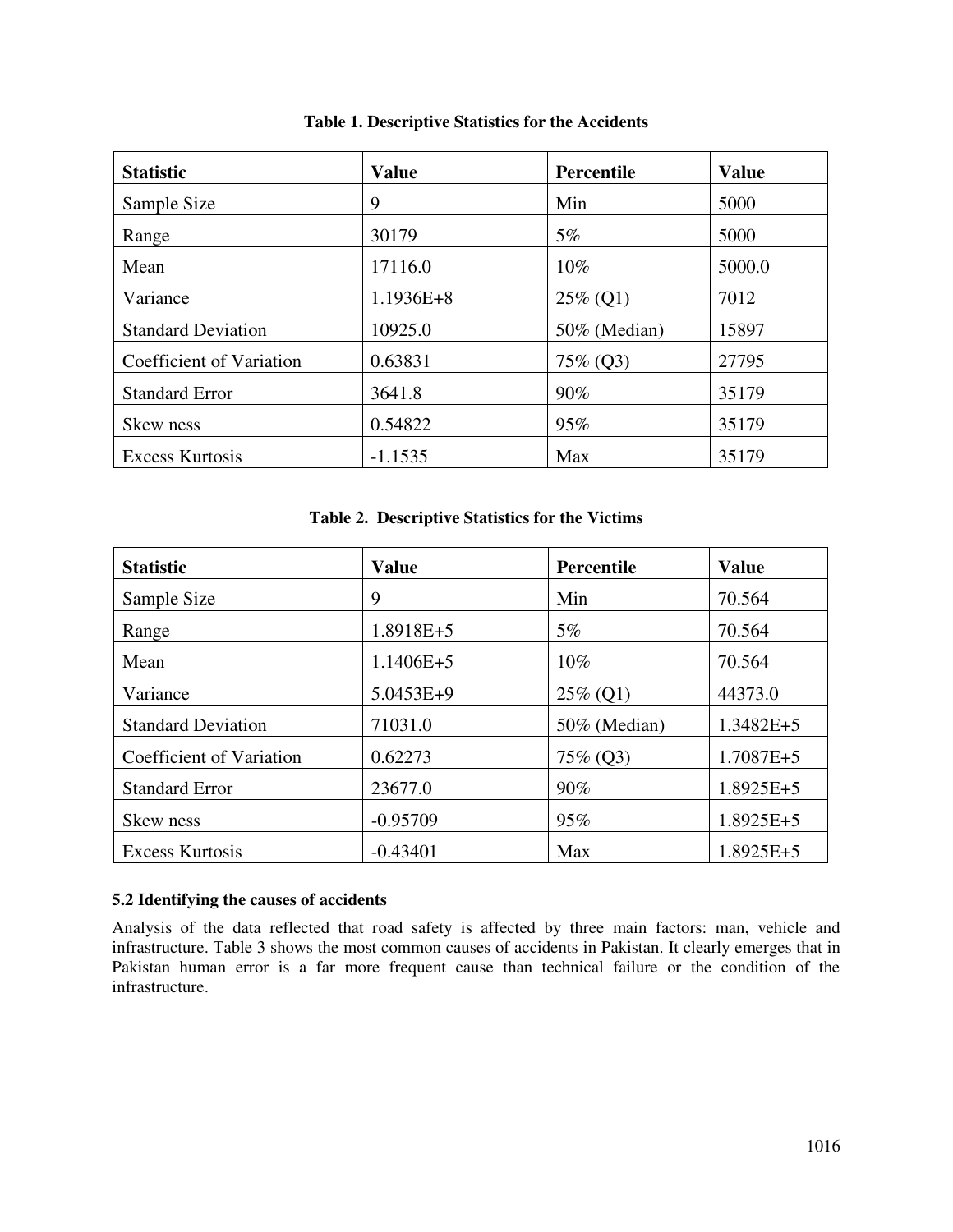| <b>Reason</b>                        | Percentage |
|--------------------------------------|------------|
| Driver's fault                       | 84.4       |
| Driving too fast                     | 28.0       |
| Not observing highway code           | 25.8       |
| Driving under the influence of sleep | 10.2       |
| Disregarding pedestrians             | 3.7        |
| Carelessness                         | 16.7       |
| Vehicle fault                        | 5.9        |
| Pedestrian's fault                   | 4.2        |
| Road conditions                      | 3.4        |
| Other                                | 2.1        |
| <b>Total</b>                         | 100.0      |

#### **Table 3. Percentage Share of Causes of Accidents**

The above table shows that man in the role of driver is the major cause of accidents. The accumulative share of the man (driver and pedestrian) is 88.6 %. This clearly indicates the need for training and monitoring of drivers and awareness of traffic rules in the common masses. This aspect has been neglected over the years. Moreover, lack of latest state of the art technological innovations and gadgets (shown as 2.1% in Table 1) is also emerging as a cause of accidents.

## **5.3 Results of Accident Cost Data Analysis**

Tables 4 shows the results of accident cost analysis for Pakistan, established annually from the data obtained through field survey. By linking costs arising from accidents, with the frequency with which they occur in a year, the cost to economy due to road accidents has been worked out. Fatalities due to road accidents in a year accounted for the highest cost: more than 40 million dollars, followed by the sever injuries and the cost of damage to property and material. Overall the cost is more than a billion dollars per year.

| Category                        | <b>Cost (\$Million)</b> |  |
|---------------------------------|-------------------------|--|
| Personal Injury                 | 96.75                   |  |
| Fatal                           | 43.13                   |  |
| Severe                          | 32.03                   |  |
| Slight<br>٠                     | 21.59                   |  |
| Damage to property and material | 23.22                   |  |
| <b>Total</b>                    | 119.97                  |  |

**Table 4. Results of Accident Cost Data Analysis** 

Personal injuries accounted for 80.65 % of the total costs per year and damage to property and material for 19.35 %. So, just as human is the man cause of accidents, human itself is the main sufferer. The cost provided in table 4, is the expenditure incurred on restoration, loss of resources and human psychological incapacitation. Its categorization is shown in Table 5.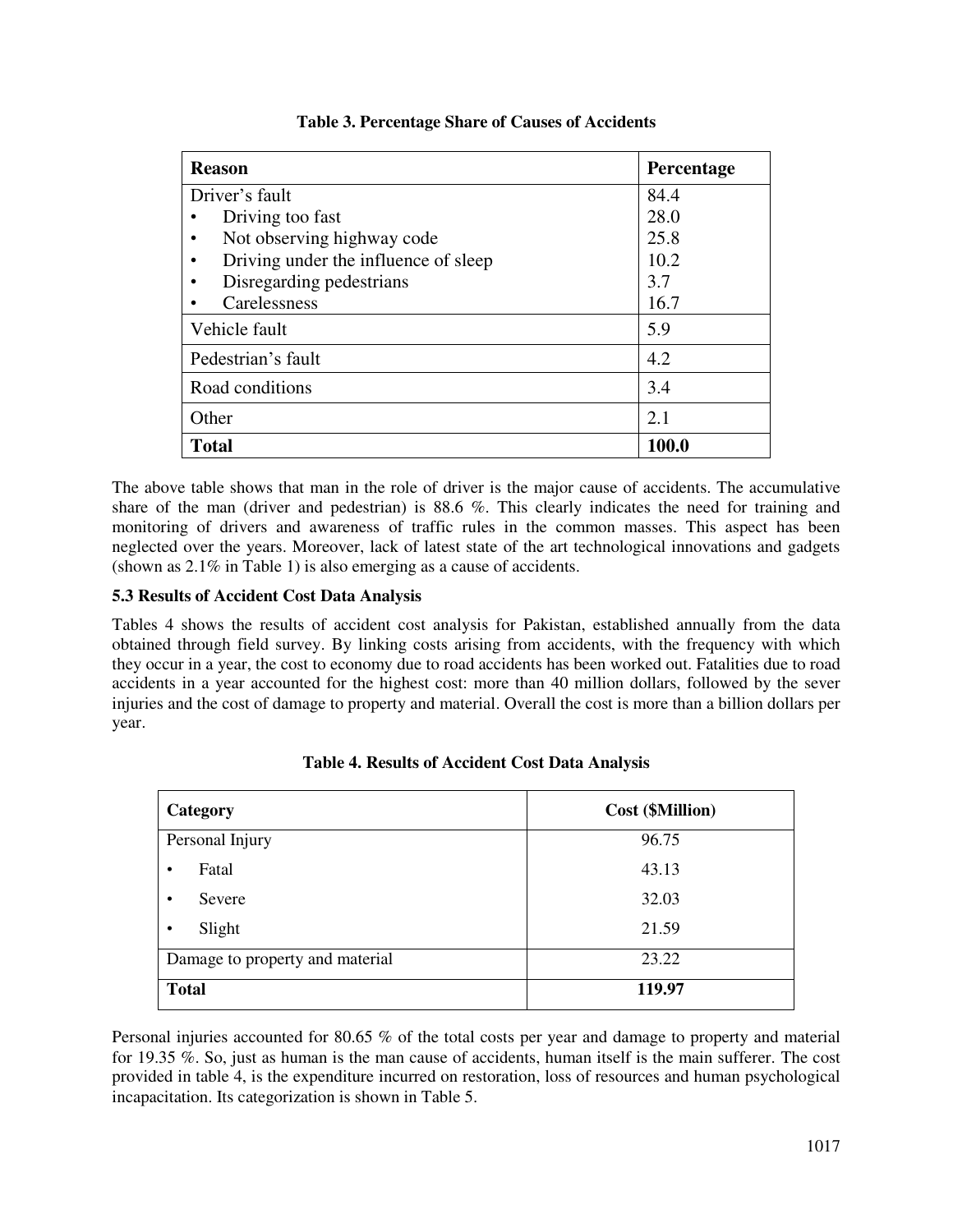| Category                 | <b>Personal Injuries (Million \$)</b> |               | <b>Damage to Property</b><br>and Material | <b>Total</b> |              |
|--------------------------|---------------------------------------|---------------|-------------------------------------------|--------------|--------------|
|                          | Fatal                                 | <b>Severe</b> | <b>Slight</b>                             | (Million \$) | (Million \$) |
| <b>Restoration Costs</b> | 25.84                                 | 16.34         | 10.55                                     | 20.65        | 73.38        |
| Loss of resources        | 15.09                                 | 10.78         | 6.98                                      | 2.57         | 35.42        |
| Human Costs              | 2.20                                  | 4.91          | 4.06                                      |              | 11.17        |
| Total                    | 43.13                                 | 32.03         | 21.59                                     | 23.22        | 119.97       |

**Table 5. Categorization of the Cost Impact of Accidents**

As shown in Figure 3, restoration cost takes 61 % share of the total cost per year. Restoration includes both rehabilitative and legal aspects. This is followed by cost arising from the loss of resources which comes to 30% whereas a small share of 9% is taken by the human incapacitation due to psychological reasons. In Pakistan, there is a constant increase with time in the cost arising from restoration and loss of resources. This is because of consistent increase in the cost of component elements which makes restoration and rehabilitation. The human capital is badly depleted due to accidents. It is believed that efficiency of the human being is averagely reduced by  $5 - 15\%$  even after the minor accidents for considerable period of time. From economics point of view, accident is a phenomenon which has only cost out flows and no revenue in flow.



**Figure 3. Percentage Share of Cost Categories** 

## **6. Economic Evaluations of Road Safety Measures**

The above discussion clearly indicates that accident is a heavy burden on the national economy. To reduce the harm to manageable proportion, possible ways of reducing accidents, are implemented by each state around the globe (Hakim, 1991). The economic evaluation of these measures is essential to assess their efficacy in reduction of accidents, and hence, contribution to the economy. Table 6 shows the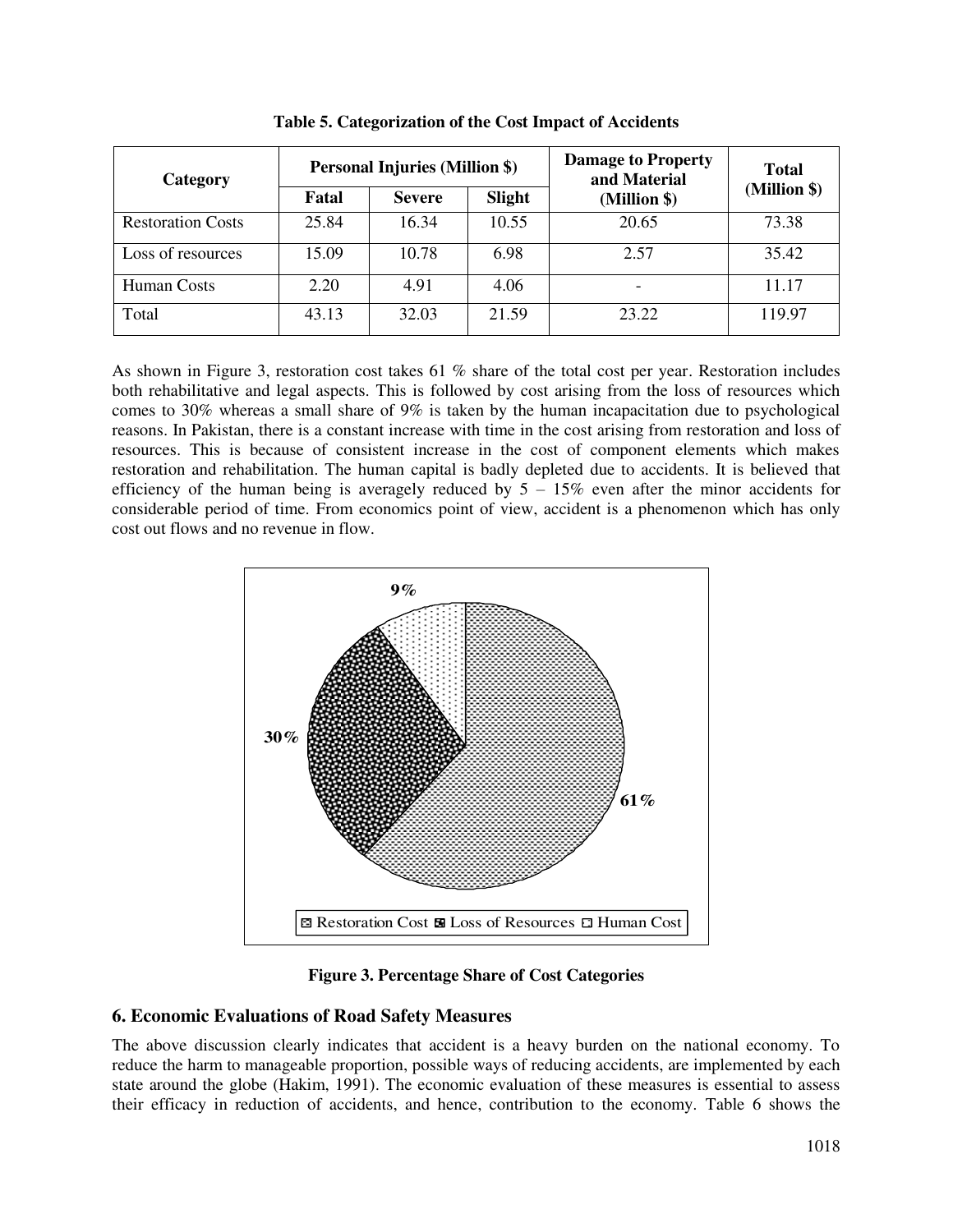potential of current road safety measures for reducing the accidents in Pakistan, based on the field survey and opinion of the masses taken on selected sites. The analysis of the current measures shows that these measures are sufficiently insufficient to control the situation. The traffic police control and speed surveillance are the two measures which are marginally effective, but overall a very weak trend can be seen in the table. The accumulative effect of these measures is not more than 60%, which indicates the huge space for improvement required in the field of traffic safety measures. Current inadequacy can be sited as the most significant reason for increase in the accidents with time instead of decrease (Figure 2). The reductions shown should be understood as potential reductions based on empirical data and not the factual.

Now let us evaluate some of the road safety measures using cost-benefit analysis (CBA). As has been stated earlier, CBA is the most reliable and effective method for economic evaluation of the road safety measures since it takes the practical and tangible facets and quantifies the intangible as well (Ghee, 1997). It is in use for evaluation of roads and communication infrastructure since 1950s and it has been used extensively for development of highways and motorways investments in the USA and UK (Hakim, 1991). CBA is simple in application as it relies on the addition of positive factors and the subtraction of negative ones to determine a net result. The [accuracy](http://en.wikipedia.org/wiki/Accuracy) of the outcome of CBA depends on how accurately [costs](http://en.wikipedia.org/wiki/Cost) and benefits have been [estimated.](http://en.wikipedia.org/wiki/Estimated) Table 6 shows the CBA of all the road safety measures in terms of cost – benefit ratio (CBR) which is the ratio of benefits to costs for a particular safety measure and has to be  $\geq$  1 for a measure to be economically beneficial and viable.

Except for few minor safety measures, most of the measures are not viable and effective. Currently the cost on these measures is more than the benefit they are rendering in terms of reduction in the accidents. The average CBR for all measures considered in this analysis comes to be less than one, which economically undesirable. A comparison of CBR value and accident reduction percentage for each road safety measure is shown in Figure 4.

| Category               | <b>Measures</b>                                     | <b>Accident Reduction</b> | <b>CBR</b> |
|------------------------|-----------------------------------------------------|---------------------------|------------|
|                        |                                                     | Potential $(\% )$         |            |
| 1.                     | Strictness in driving licensing                     |                           | 0.78       |
| 2.                     | Driver's fitness                                    | 3                         | 0.54       |
| 3.                     | Traffic police control measures including penalties | 15                        | 0.91       |
| 4.                     | Compulsory wearing of safety belts                  | 3                         | 1.63       |
| 5.                     | Compulsory wearing of crash helmets                 | 2                         | 1.42       |
| 6.                     | Road maintenance                                    | 8                         | 0.87       |
| 7.                     | Traffic speed surveillance                          | 9                         | 0.82       |
| 8.                     | Road guidance system / sign boards                  | 6                         | 0.79       |
| 9.                     | Vehicle fitness                                     | 3                         | 0.65       |
| 10.                    | Multi lane traffic                                  | $\overline{4}$            | 0.85       |
| 11.                    | Side lines, pedestrian lines and restrictions       | $\overline{2}$            | 0.86       |
| 12.                    | Awareness                                           |                           | 1.23       |
| <b>Overall Average</b> |                                                     | 58                        | 0.95       |

**Table 6. Accident Reducing Potential and Cost Benefit Ratio of Current Road Safety Measures**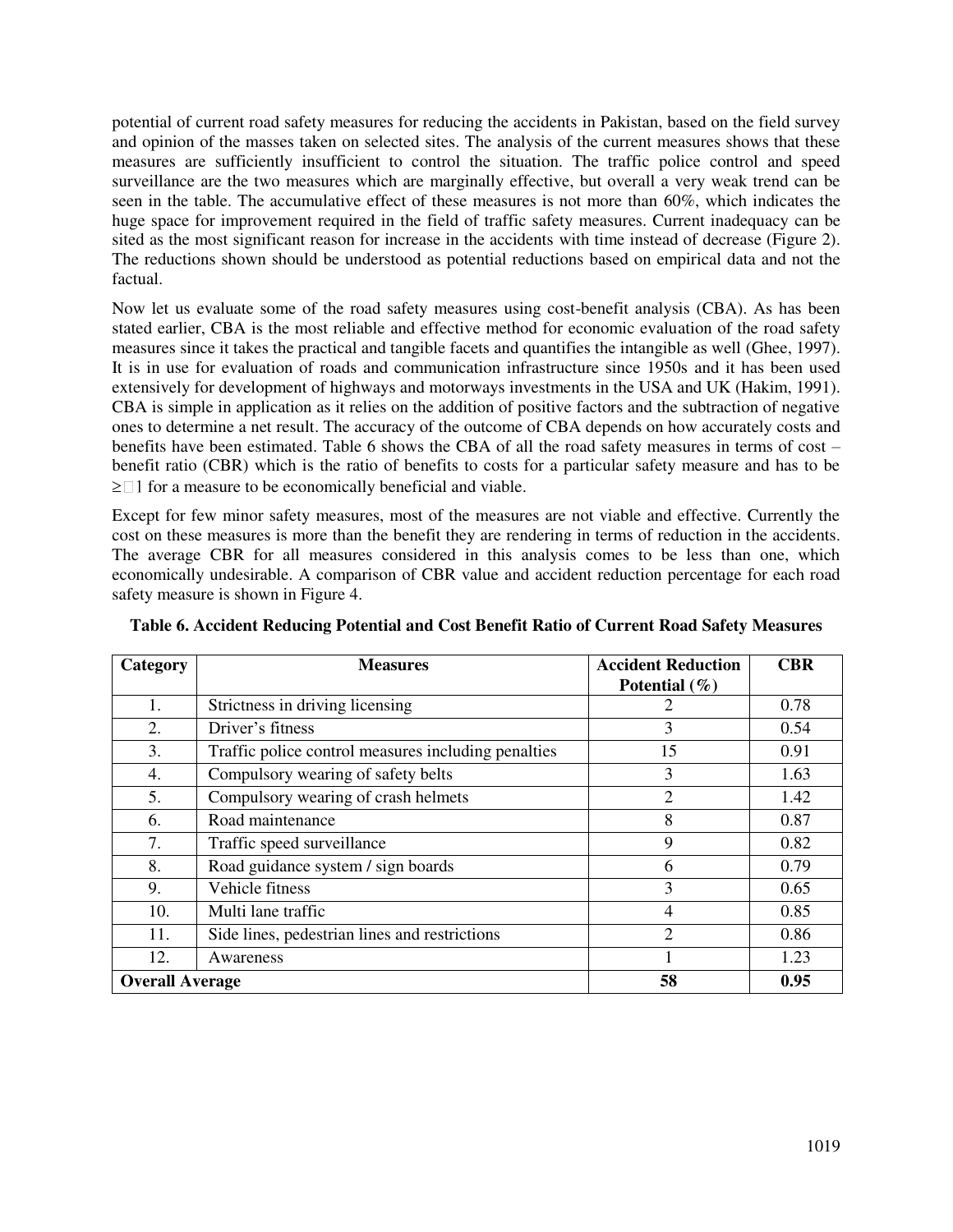

**Figure 4. Trend of CBR and Accident Reduction (%) for Each Type of Road Safety Measure** 

Figure 4 indicates that although traffic control measures are effective in reduction of accidents but these are not economically viable. Similarly, small measures such as wearing of safety belt, using crash helmets and traffic awareness are economical and effective as they reduce accidents costs.

## **7. Conclusions**

Based on the data available, this study has provided an economic evaluation of the current road safety measures. It has also, shown the weaknesses of the existing measures and the need to put system worthy and beneficial. The following points show possible limitations and areas of emphasis for future in the context of Pakistan:-

- Studies of costs arising from road accidents reveal considerable differences in scope and composition. For example, damage to property is often not taken into account in the calculation of accident costs, although they account for a considerable proportion – over 19% of overall accidents costs.
- Differences in accident cost levels also result from the fact that the cost components and evaluation procedures used in the calculations are not always the same. The origin of data is not always clear which makes comparison and judgment difficult. The information available for assessing the measures is sometimes incomplete. The functional connections between traffic parameters (for example kilometer performance, speed) and the frequency and seriousness of accidents are not always apparent.
- Priority needs to be given to the collection of road accident data. This information can then be used to assess the relative importance of the problem from both an economic and social view point. For this purpose a computerized accident data base centre may be established.
- Assessment of accident cost should be reviewed each year and accordingly suitable measures may be taken to reduce these costs. The economic costs of road crashes are, in general, not well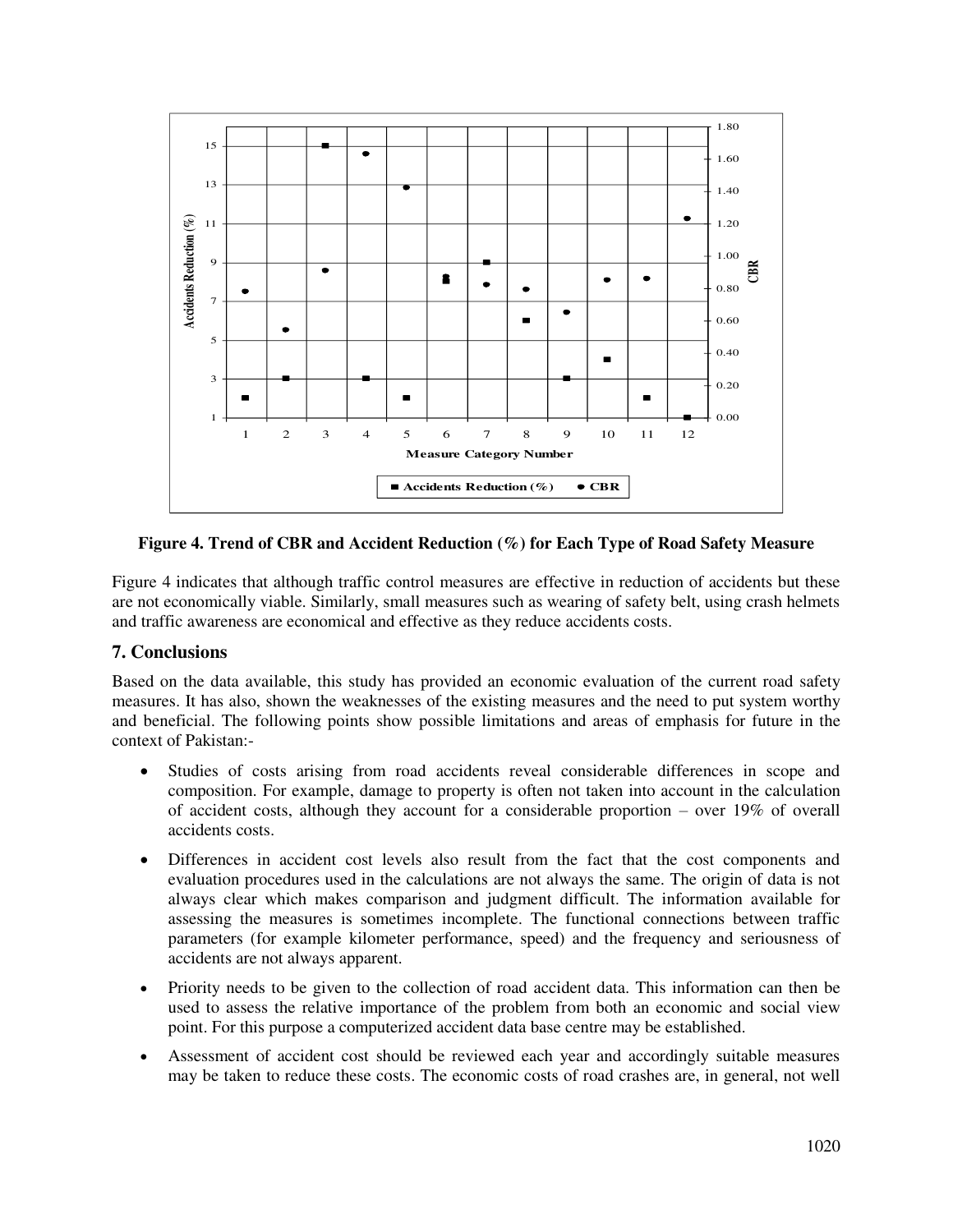understood as much of the cost is hidden and incurred in small-scale crashes rather than in large incidents.

The current study shows that the implementation of certain road safety measures could develop the potential for safety even further. This potential is associated with technological and legal measures, as well as those that address behaviour:

- Traffic awareness has shown one of the best cost-benefit results. This area needs to be exploited.
- As regards legal measures, the requirement to wear seat belts and helmets is proving to have a significant effect on road safety while also being more cost-effective.
- A further tightening on licensing, driver's health and vehicle fitness is also regarded by many experts as an effective way of improving road safety.
- If the accident reduction target alone is considered, we might expect speed restrictions to have a significant effect on road safety. Unfortunately, the available data on the cost effectiveness of speed restrictions is not very encouraging. Investigations carried out suggest that such a measure would lead to higher costs, resulting mainly from loss of time.
- Technological innovations also promise further improvements in road safety. This involves measures taken both inside and outside the vehicle. The critical point is that technological improvements are often associated with significant costs, which mean unsatisfactory cost benefit ratios.
- The traffic rules and regulations need to be enforced in true letter and spirits. This has the maximum accident reduction potential in the developing societies.